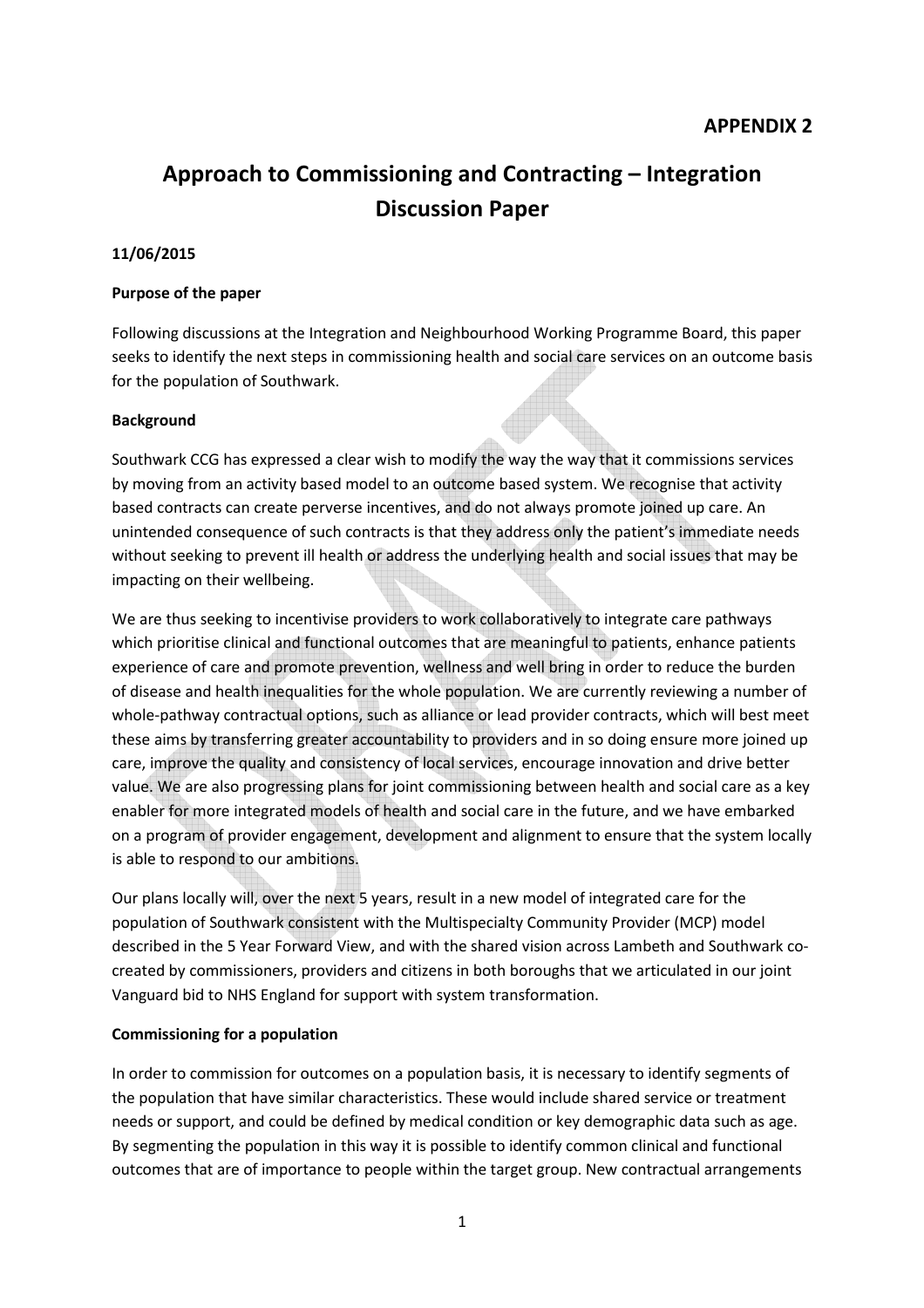will mean that providers share responsibility for delivering improvements in these outcomes. The work of identifying cohorts of people within the local population with similar enough characteristics to enable such outcomes based contracts to be developed between providers and commissioners has already begun through the work of the Southwark and Lambeth Integrated Care Programme (SLIC). From a pragmatic perspective it is important that the population segments are homogenous enough to share a set of outcomes that are meaningful to everyone, but not so narrowly defined that that the contract value does not effectively incentivize transformation and innovation within the health and social care system.

The Integration and Neighbourhood Working Programme Board will take a practical, evidence based approach to identifying potential segments of the population for whom we could commission care differently. They will be characterized by a common set of outcomes that are identified as important by the people who constitute these segments.

Over the next two years it is intended that we transform the local model of care delivery in line with the vision of the MCP. This population-based model of care will have at its heart two Local Care Networks (LCNs) – one in the south of the borough and one in the north. These will bring together community health and social care providers from both the statutory and voluntary sector and deliver multidisciplinary care that reflects the needs of individual patients in an empowering, holistic, and personalised way. These LCNs are dependent on primary care being delivered at greater scale and their geographical coherence will support and empower the local population to stay well and make healthier choices - to promote mental and physical wellbeing and reduce health inequalities.

Transformation at this scale cannot be achieved at once. As commissioners we will identify pathways of care and segments of the population to prioritise, and will support the provider and market development necessary to achieve best value for our population. We recognise that this will be a process of discovery and not design and requires us to work collaboratively with providers and share some of the risk associated with this level of transformation in order to stimulate innovation and proceed at the pace necessary to meet the financial challenges we face in the local health and social care economy. In order to prioritise the parts of our population to focus on initially we will take the following approach:

- 1) Work with Public Health to identify population segments where indicators suggest that outcomes are worse than expected, or where there is potential for significant quality and/or value improvement, for example through a greater emphasis on prevention
- 2) Ensure that segments are of adequate size and scope so that all relevant providers would have sufficient incentive to dedicate time, resources and energy into redesigning pathways and service offerings to deliver improved outcomes
- 3) Ensure that segments span multiple provider groups from across health and social care where there is a clear imperative to better integrate services and shift activity from acute settings to community based services

# **Developing a population based approach**

Once a segment has been identified that is suitable for a whole-pathway contracting approach, commissioners will need to develop a tender specification. In order to do this it is recommended that: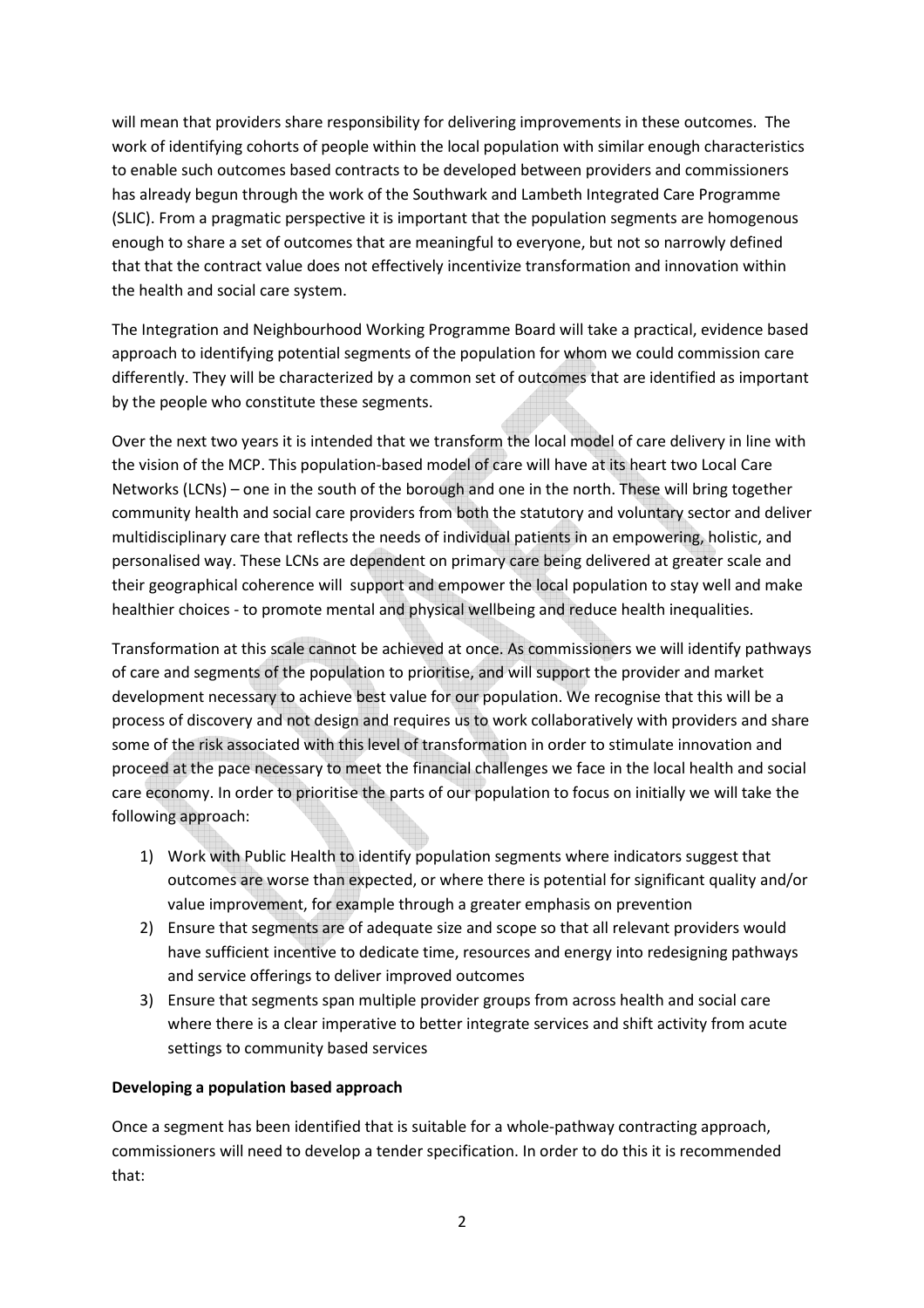- 1. Commissioners actively engage with service users, patient groups and the public to fully understand their needs, ensure that the contract specifies outcomes that matter to people within the population cohort and that services are co-designed with those who will be using them.
- 2. Commissioners work with incumbent providers to understand the barriers within the existing model to ensure that any specification acknowledges these challenges and seeks to overcome them.
- 3. Work with providers to determine the contract cost. This is a complex process based on the current price paid, the true cost of care and the opportunity for increasing value through improved quality, collaboration, innovation and prevention. This process will require a deep understanding of our population and potentially additional actuarial support to forecast and predict clinical and financial risk across the system, including changing population demographics, cost and utilisation. It is recognised that understanding costs and predicting risk in this way across an entire pathway or part of the population will be a challenging process. As such, it may be necessary to engage independent external support to work with providers and commissioners to provide specialist expertise in determining the cost of these contracts.
- 4. Commissioners, public health and service users would need to agree what outcome metrics, both clinical and functional, they would wish to see from the service. These indicators should cover the entire pathway, but be relatively few in number to ensure clear focus on the areas for improvement.
- 5. Commissioners will work proactively with providers (both incumbent and potential new entrants) on developing new ways of working and operating models. We recognise that in order for a whole-pathway contract to function effectively, providers must be in a position to engage with each other on an equal footing. The establishment of GP Federations is an example of how this work is being taken forward, but we recognise that these Federations will need continued support as they begin to take on greater responsibilities. A similar approach will also need to be taken with community pharmacies and the voluntary sector to ensure that robust governance arrangements are established, which will enable greater collaboration and integration of services.
- 6. Consideration will need to be given as to what analytical support is needed to ensure the outcomes in these contracts can be effectively measured and monitored. This is likely to involve significant organisational and workforce development for both providers and commissioners. This will need to be appropriately considered as part of development plans and budgeting arrangements.

#### **Contracting arrangements**

There are a number of whole-pathway contractual mechanisms that would support collaborative working between providers and require a shared commitment to improve outcomes for the population. These approaches would help incentivise providers to work together, whilst reducing perverse incentives, which can inadvertently increase activity and costs. In addition, these approaches would encourage greater investment in prevention and in primary and community care – reducing demand on costly secondary and tertiary services. Under a risk/gain share arrangement,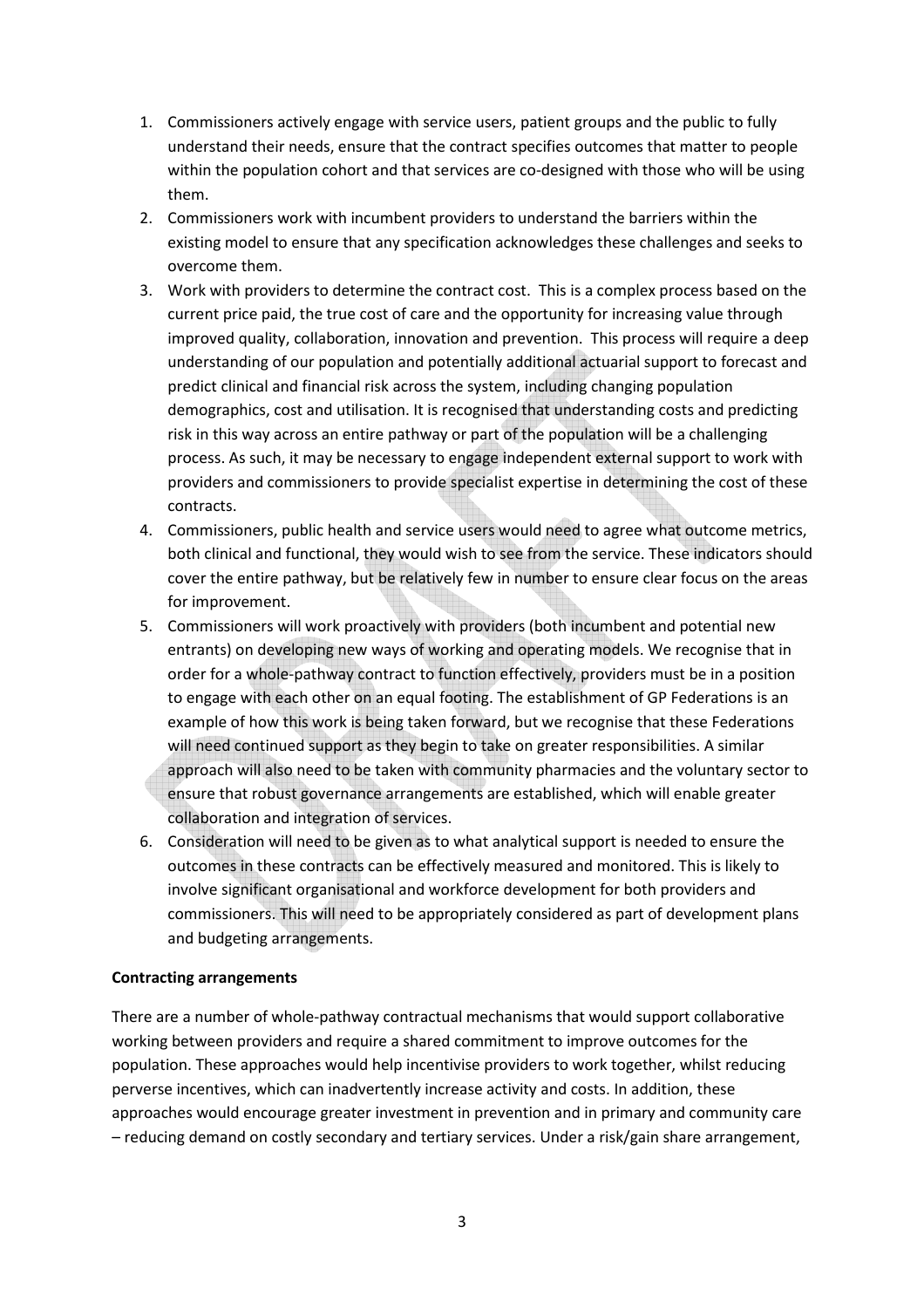providers would be able to share the rewards accrued by reductions in, for example, hospital and care home admissions.

Whilst we would always wish to work productively and collaboratively with incumbent providers, we also have a responsibility to ensure that we commission services which are innovative and deliver the best value for money against the outcomes that they deliver. We will therefore ensure that we test the market and, as required,, invite interested collaboratives of providers to tender for delivery of services for particular population segments.

We believe that contracting with providers collectively to deliver a shared set of outcomes identified as important by specific segments of the population will be an enabler to achieving more integrated, innovative services. We are aware that whilst whole-pathway contracting potentially has significant benefits, it also carries inherent risks, not least because, for many providers, it would be an entirely new way of working.

Whilst we will ultimately seek to move all commissioned activity to outcome based whole-pathway contracts, we recognise that this will take a number of years. However, to ensure that we are able to maximise impact, the segments that we would choose to prioritise initially would be those that would most benefit from an integrated approach in order to improve quality of outcome and experience. Specific examples currently being considered are:

- People approaching the end of their life
- People with severe mental health problems
- People with diabetes and possibly other long-term conditions such as COPD or heart failure
- People who are over 75 years old
- People who are experiencing breathlessness as their primary symptom

These are just some initial examples that will enable us to progress our plans and learn experientially as we implement our vision. Whilst developing our understanding of the commissioning mechanisms to catalyse change in the local health and social care system we have also prioritised the need for a parallel process of 'bottom up' organisational and workforce development and alignment to bring about the formation of Local Care Networks.

# **Developing Local Care Networks**

As previously described, Local Care Networks will lead in the delivery of care transformation for identified population or patient groups. At any one time they will have a number of different transformative projects that they will participate in. To manage this workload, and to ensure that front-line staff and service users are actively engaged, LCN subgroups will be established to lead on the design and implementation of pathway transformation.

To address the challenge of introducing whole system transformational changes in a considered and focused way it is suggested that a 'Test and Learn' approach could be adopted where appropriate. Blending evidence based methodology and reflective action learning, this approach is focused on introducing transformational change in a stakeholder led, safe and reflective 'test' environment. As opposed to a pilot, the new integrated models of care delivery will need to be implemented at LCN,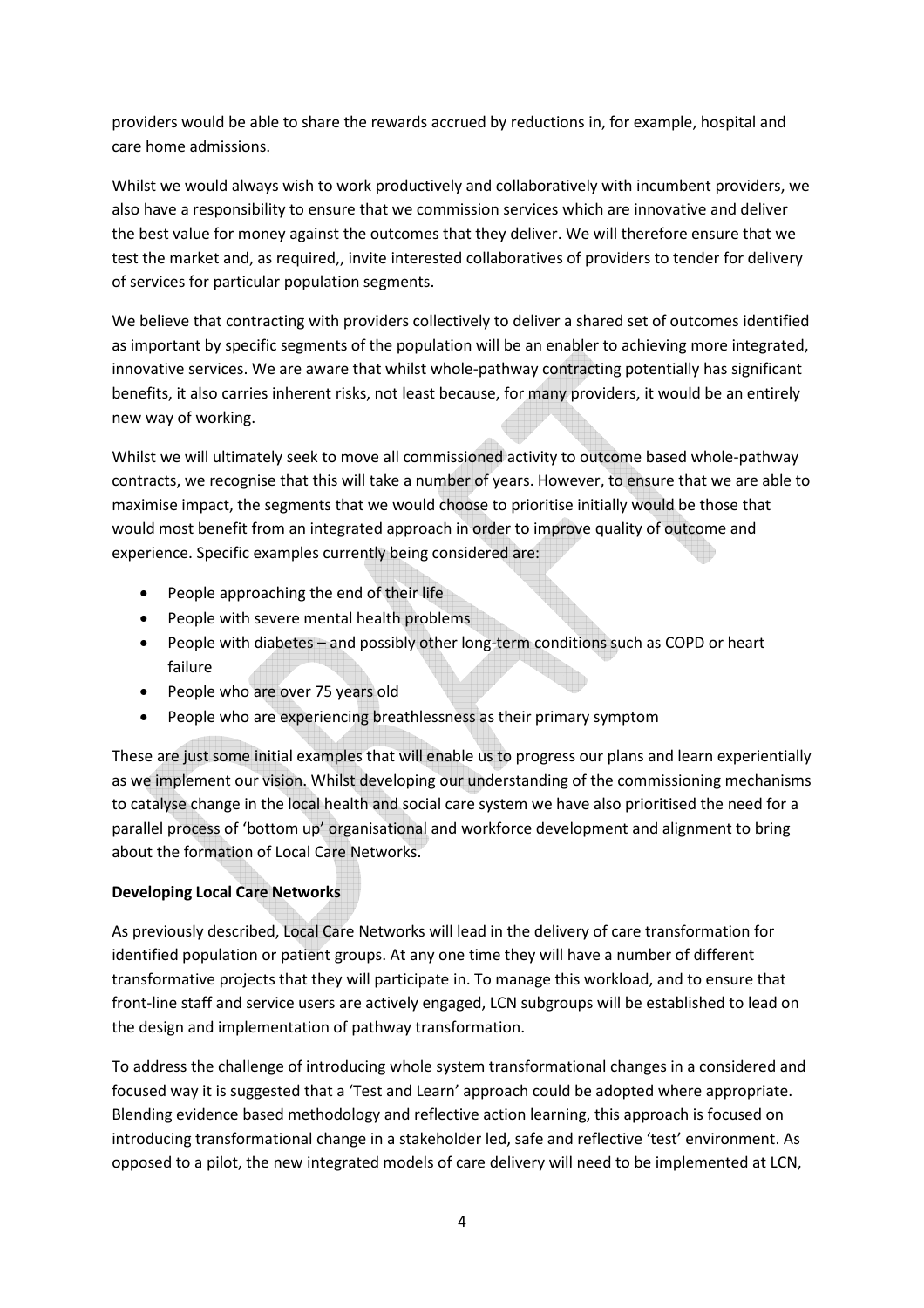borough or bi-borough scale and refined on an on-going basis. The starting point is that system transformation will take place in line with our agreed Vision.

The stages are as follows:



Essential to the design and execution of a 'Test and Learn' approach is the need for demonstrable strong leadership from key stakeholders (sponsors) throughout the process. Experience of using this methodology by the Institute of Public Care (IPC) from Oxford Brookes University has shown that by supporting the approach, leaders are confirming and committing to a vision of transformation where the tangible changes needed (structures, roles, systems, processes etc) will be developed and implemented during the process. This then filters down through organisations, helping empower staff at all levels to challenge existing ways of working, propose new ways of working, and help develop a new cadre of leaders. Commissioners and providers are required to encourage and support innovation and accept that in some instances 'risk and failure' are acceptable and manageable components of the test and learn processes.

This shared approach would support integrated working from the beginning and be a means to implement models of working in practice that can then inform the on-going development of commissioning and contracting approaches. The benefits are that it:

- Provides a practical and structured starting point for operational transformation tests all aspects of the model - can understand what's happening, why it's happening and through this develop the detail of the operating pathway, systems and processes.
- Front line practice directly informs the model and makes it real for practitioners. Also identifies where there is resistance to change that needs to be addressed.
- Enables understanding and development of the working culture that will need to be embedded and sustained to fully support working across organisational and professional boundaries to deliver an integrated response to people in practice.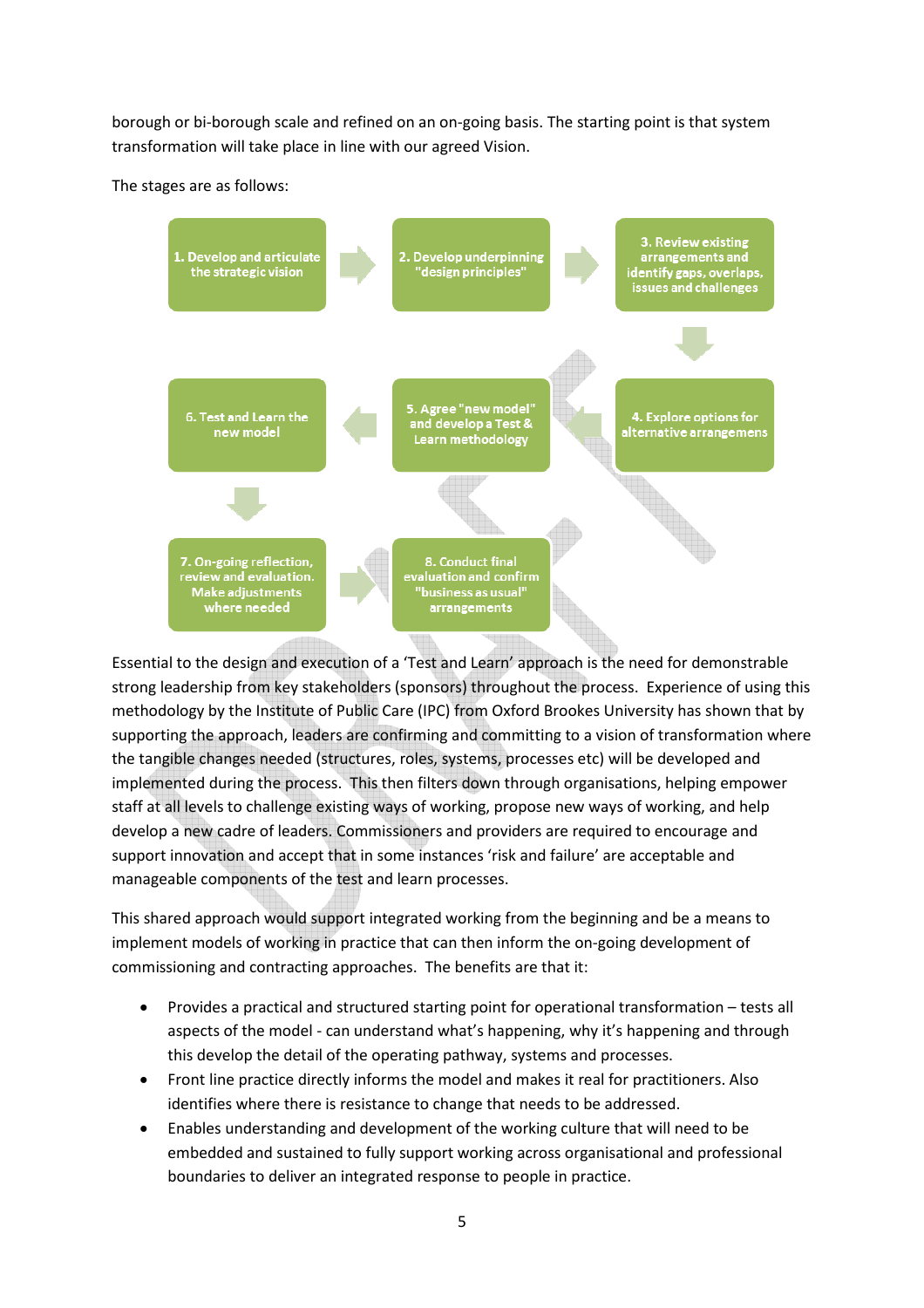- Begins to build and strengthen the inter-professional working relationships as well as develop operational transformational leaders.
- Is a means to quickly and effectively identify and manage the risks as the test develops rather than waiting until the end of a pilot process – enabling the model to be refined and developed from the beginning.
- Creates a safe learning environment allows for reflective practice through action learning meetings. Gives permission to work across boundaries, to be innovative and creative in trying out different solutions.
- The message to staff and stakeholders is that change will take place whether the model is the right one or not – there will be learning that can be taken forward and it will inform how commissioners should commit and realign finances to commission integrated and more proactive support.
- Identifies the right information to inform the final service specification(s).

# **Next Steps**

For the year ahead, it is proposed that the following areas are prioritised:

- 1. Organisational development:
	- Establish joint commissioning arrangements between CCG and Local Authority
	- Commence co-commissioning of primary care and review options regarding full delegation
	- Explore opportunities to increase analytics capability to measure outcomes and activity and forecast and predict clinical and financial risk across the system, including changing population demographics, cost and service utilisation
	- Develop expertise in whole-pathway contracting
- 2. Provider development:
	- Continue to provide system wide leadership locally by aligning our work with strategic plans at a borough, bi-borough, SE London, London-wide, and national level
	- Participate in a local system wide transformation partnership that acknowledges the necessity for health service transformation at a Lambeth and Southwark scale
	- Continue to work closely with GP Federations on their development
	- Establish Local Care Networks and agree ways of working between providers. Within this, we will encourage and support service developments on preventative services to ensure that new, integrated services that seek to deliver improved outcomes are brought on-stream over the next year.
	- Strengthen collaborative working across pathways
	- Encourage and support federated models for pharmacy and the voluntary sector
	- Use 'Test and Learn' approach within LCN sub-groups
- 3. Identify 'population segments':